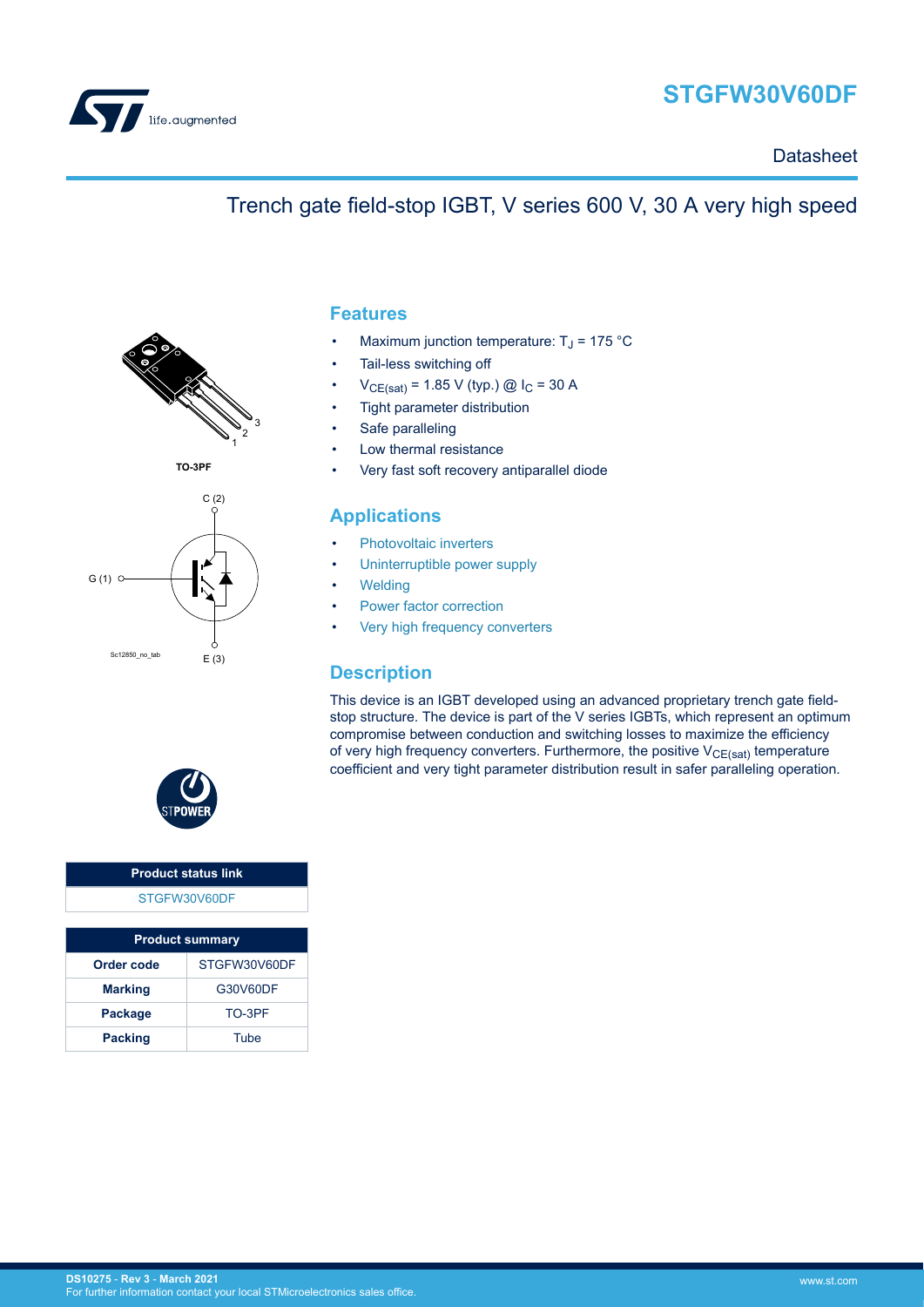# <span id="page-1-0"></span>**1 Electrical ratings**

| <b>Symbol</b>           | <b>Parameter</b>                                                                                          | <b>Value</b> | <b>Unit</b> |  |
|-------------------------|-----------------------------------------------------------------------------------------------------------|--------------|-------------|--|
| $V_{CES}$               | Collector-emitter voltage ( $V_{GF} = 0 V$ )                                                              | 600          | V           |  |
| $I_{\rm C}$             | Continuous collector current at $T_C = 25 °C$                                                             | 60           | A           |  |
|                         | Continuous collector current at $T_c$ = 100 °C                                                            | 30           |             |  |
| $I_{CP}^{(1)}$          | Pulsed collector current                                                                                  | 120          | A           |  |
| $V_{GE}$                | Gate-emitter voltage                                                                                      | ±20          | V           |  |
| ΙF                      | Continuous forward current at $T_C = 25 °C$                                                               | 60           | A           |  |
|                         | Continuous forward current at $T_C = 100 °C$                                                              | 30           |             |  |
| $I_{FP}$ <sup>(1)</sup> | Pulsed forward current                                                                                    | 120          | A           |  |
| $P_{TOT}$               | Total power dissipation at $T_C = 25 °C$                                                                  | 92           | W           |  |
| V <sub>ISO</sub>        | Insulation withstand voltage (RMS) from all three leads to external heat sink<br>$(t = 1 s, T_C = 25 °C)$ | 3.5          | kV          |  |
| $T_{\mathsf{STG}}$      | Storage temperature range                                                                                 | $-55$ to 150 | °C.         |  |
| T,                      | Operating junction temperature range                                                                      | $-55$ to 175 |             |  |

#### **Table 1. Absolute maximum ratings**

*1. Pulse width limited by maximum junction temperature.*

#### **Table 2. Thermal data**

| <b>Symbol</b> | <b>Parameter</b>                           | Value | <b>Unit</b>   |
|---------------|--------------------------------------------|-------|---------------|
| $R_{thJC}$    | Thermal resistance, junction-to-case IGBT  | 1.63  | $\degree$ C/W |
|               | Thermal resistance, junction-to-case diode | 2.55  |               |
| $R_{th,JA}$   | Thermal resistance, junction-to-ambient    | 50    | $\degree$ C/W |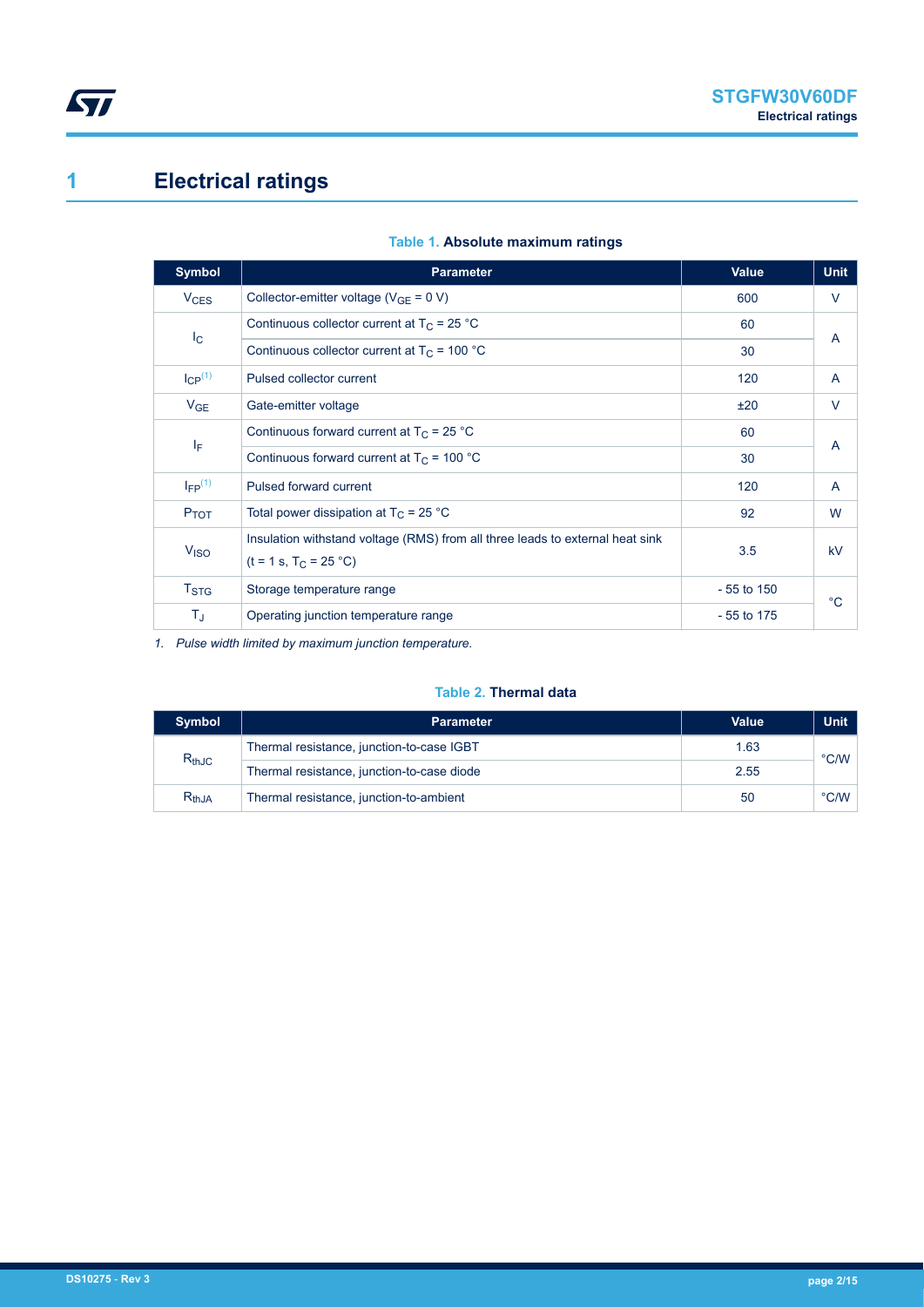## **2 Electrical characteristics**

<span id="page-2-0"></span>ST

 $T_C$  = 25 °C unless otherwise specified.

| Symbol           | <b>Parameter</b>                        | <b>Test conditions</b>                                          | Min. | Typ. | Max.           | <b>Unit</b> |
|------------------|-----------------------------------------|-----------------------------------------------------------------|------|------|----------------|-------------|
| $V_{(BR)CES}$    | Collector-emitter breakdown<br>voltage  | $V_{GE} = 0 V, I_C = 2 mA$                                      | 600  |      |                | $\vee$      |
|                  | Collector-emitter saturation<br>voltage | $V_{GF}$ = 15 V, I <sub>C</sub> = 30 A                          |      | 1.85 | 2.30           | $\vee$      |
| $V_{CE(sat)}$    |                                         | $V_{GF}$ = 15 V, I <sub>C</sub> = 30 A, T <sub>J</sub> = 125 °C |      | 2.15 |                |             |
|                  |                                         | $V_{GF}$ = 15 V, I <sub>C</sub> = 30 A, T <sub>J</sub> = 175 °C |      | 2.35 |                |             |
|                  | Forward on-voltage                      | $I_F = 30 A$                                                    |      | 2.0  | 2.6            | $\vee$      |
| $V_F$            |                                         | $I_F = 30 A$ , T <sub>1</sub> = 125 °C                          |      | 1.7  |                |             |
|                  |                                         | $I_F = 30 A$ , T <sub>1</sub> = 175 °C                          |      | 1.5  |                |             |
| $V_{GE(th)}$     | Gate threshold voltage                  | $V_{CF} = V_{GF}$ , $I_C = 1$ mA                                | 5    | 6    | $\overline{7}$ | $\vee$      |
| $I_{CES}$        | Collector cut-off current               | $V_{GE} = 0 V$ , $V_{CE} = 600 V$                               |      |      | 25             | μA          |
| $I_{\text{GES}}$ | Gate-emitter leakage current            | $V_{CF} = 0 V$ , $V_{GF} = \pm 20 V$                            |      |      | 250            | nA          |

#### **Table 3. Static characteristics**

#### **Table 4. Dynamic characteristics**

| <b>Symbol</b>    | <b>Parameter</b>             | <b>Test conditions</b>                                                                                            | Min.                     | Typ. | Max.                     | <b>Unit</b> |
|------------------|------------------------------|-------------------------------------------------------------------------------------------------------------------|--------------------------|------|--------------------------|-------------|
| $C_{\text{ies}}$ | Input capacitance            | $V_{CF}$ = 25 V, f = 1 MHz, $V_{GF}$ = 0 V                                                                        | $\overline{\phantom{0}}$ | 3750 | $\overline{\phantom{a}}$ | pF          |
| C <sub>oes</sub> | Output capacitance           |                                                                                                                   | $\overline{\phantom{0}}$ | 120  | $\overline{\phantom{a}}$ | pF          |
| C <sub>res</sub> | Reverse transfer capacitance |                                                                                                                   | $\overline{\phantom{0}}$ | 77   | $\overline{\phantom{0}}$ | pF          |
| $Q_g$            | Total gate charge            | $V_{CC}$ = 480 V, I <sub>C</sub> = 30 A, V <sub>GE</sub> = 0 to 15 V<br>(see Figure 28. Gate charge test circuit) | $\overline{\phantom{0}}$ | 163  | $\overline{\phantom{0}}$ | nC          |
| $Q_{ge}$         | Gate-emitter charge          |                                                                                                                   | -                        | 28   | $\overline{\phantom{0}}$ | nC          |
| $Q_{gc}$         | Gate-collector charge        |                                                                                                                   | $\overline{\phantom{0}}$ | 72   | $\overline{\phantom{0}}$ | nC          |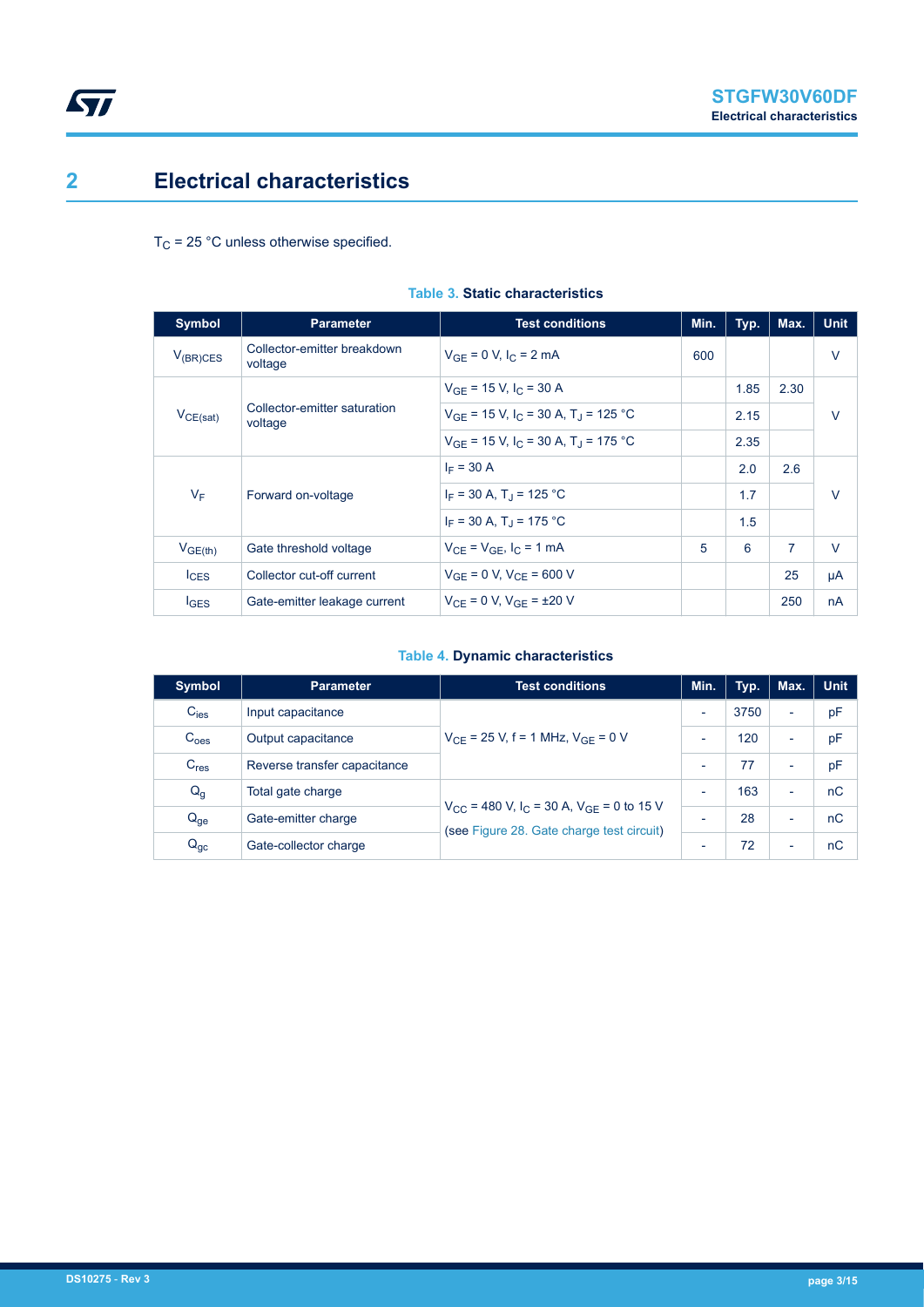| <b>Symbol</b>   | <b>Parameter</b>          | <b>Test conditions</b>                                                            | Min.                     | Typ. | Max.                     | <b>Unit</b> |
|-----------------|---------------------------|-----------------------------------------------------------------------------------|--------------------------|------|--------------------------|-------------|
| $t_{d(on)}$     | Turn-on delay time        |                                                                                   | $\overline{\phantom{a}}$ | 45   | $\overline{\phantom{a}}$ | ns          |
| $t_{r}$         | Current rise time         |                                                                                   | $\overline{\phantom{0}}$ | 16   | $\overline{\phantom{a}}$ | ns          |
| $(di/dt)_{on}$  | Turn-on current slope     | $V_{CE}$ = 400 V, I <sub>C</sub> = 30 A,<br>$R_G$ = 10 $\Omega$ , $V_{GE}$ = 15 V | $\overline{\phantom{a}}$ | 1500 | ÷,                       | $A/\mu s$   |
| $t_{d(off)}$    | Turn-off delay time       |                                                                                   | $\overline{\phantom{a}}$ | 189  | $\overline{\phantom{a}}$ | ns          |
| $t_{\rm f}$     | <b>Current fall time</b>  | (see Figure 27. Test circuit for inductive                                        | ۰                        | 19   | $\overline{\phantom{a}}$ | ns          |
| $E_{on}^{(1)}$  | Turn-on switching energy  | load switching)                                                                   | $\overline{\phantom{a}}$ | 383  | $\overline{\phantom{a}}$ | μJ          |
| $E_{off}^{(2)}$ | Turn-off switching energy |                                                                                   | $\overline{\phantom{a}}$ | 233  | $\overline{\phantom{a}}$ | μJ          |
| $E_{ts}$        | Total switching energy    |                                                                                   | $\overline{\phantom{a}}$ | 616  | $\overline{\phantom{a}}$ | μJ          |
| $t_{d(on)}$     | Turn-on delay time        |                                                                                   | $\overline{\phantom{0}}$ | 42   | $\overline{\phantom{0}}$ | ns          |
| $t_{\rm r}$     | Current rise time         |                                                                                   | $\overline{\phantom{a}}$ | 17   | $\overline{\phantom{a}}$ | ns          |
| $(di/dt)_{on}$  | Turn-on current slope     | $V_{CE}$ = 400 V, I <sub>C</sub> = 30 A,                                          | ۰                        | 1337 |                          | $A/\mu s$   |
| $t_{d(Off)}$    | Turn-off delay time       | $R_G$ = 10 $\Omega$ , $V_{GE}$ = 15 V, T <sub>J</sub> = 175 °C                    | ۰                        | 193  |                          | ns          |
| $t_{\rm f}$     | <b>Current fall time</b>  | (see Figure 27. Test circuit for inductive                                        | ۰                        | 32   |                          | ns          |
| $E_{on}^{(1)}$  | Turn-on switching energy  | load switching)                                                                   | $\overline{\phantom{a}}$ | 794  |                          | μJ          |
| $E_{off}^{(2)}$ | Turn-off switching energy |                                                                                   | $\overline{\phantom{a}}$ | 378  |                          | μJ          |
| $E_{ts}$        | Total switching energy    |                                                                                   | $\overline{\phantom{0}}$ | 1172 |                          | μJ          |

#### **Table 5. IGBT switching characteristics (inductive load)**

*1. Including the reverse recovery of the diode.*

*2. Including the tail of the collector current.*

| Symbol           | <b>Parameter</b>                                                       | <b>Test conditions</b>                                                                                                                                       | Min.                     | Typ. | Max.                     | <b>Unit</b>  |
|------------------|------------------------------------------------------------------------|--------------------------------------------------------------------------------------------------------------------------------------------------------------|--------------------------|------|--------------------------|--------------|
| $t_{rr}$         | Reverse recovery time                                                  | $I_F$ = 30 A, $V_R$ = 400 V,                                                                                                                                 | $\overline{\phantom{a}}$ | 53   | $\overline{\phantom{a}}$ | ns           |
| $Q_{rr}$         | Reverse recovery charge                                                |                                                                                                                                                              | $\overline{\phantom{a}}$ | 384  | $\blacksquare$           | nC           |
| $I_{\text{rrm}}$ | Reverse recovery current                                               | $V_{GF}$ = 15 V, di/dt = 1000 A/us                                                                                                                           | ٠                        | 14.5 | $\blacksquare$           | $\mathsf{A}$ |
| $dl_{rr}/dt$     | Peak rate of fall of reverse<br>recovery current during the            | (see Figure 27. Test circuit for inductive<br>load switching)                                                                                                | $\blacksquare$           | 788  | $\overline{\phantom{a}}$ | $A/\mu s$    |
| $E_{rr}$         | Reverse recovery energy                                                |                                                                                                                                                              | ٠                        | 104  | $\blacksquare$           | μJ           |
| $t_{rr}$         | Reverse recovery time                                                  | $I_F$ = 30 A, $V_R$ = 400 V,<br>$V_{GF}$ = 15 V, di/dt = 1000 A/µs,<br>$T_{\rm d}$ = 175 °C<br>(see Figure 27. Test circuit for inductive<br>load switching) | $\overline{\phantom{a}}$ | 104  | $\blacksquare$           | ns           |
| $Q_{rr}$         | Reverse recovery charge                                                |                                                                                                                                                              | ٠                        | 1352 | $\blacksquare$           | nC           |
| $I_{\text{rrm}}$ | Reverse recovery current                                               |                                                                                                                                                              | $\overline{\phantom{0}}$ | 26   |                          | A            |
| $dl_{rr}/dt$     | Peak rate of fall of reverse<br>recovery current during t <sub>h</sub> |                                                                                                                                                              |                          | 310  |                          | $A/\mu s$    |
| $E_{rr}$         | Reverse recovery energy                                                |                                                                                                                                                              | $\overline{\phantom{a}}$ | 407  |                          | μJ           |

#### **Table 6. Diode switching characteristics (inductive load)**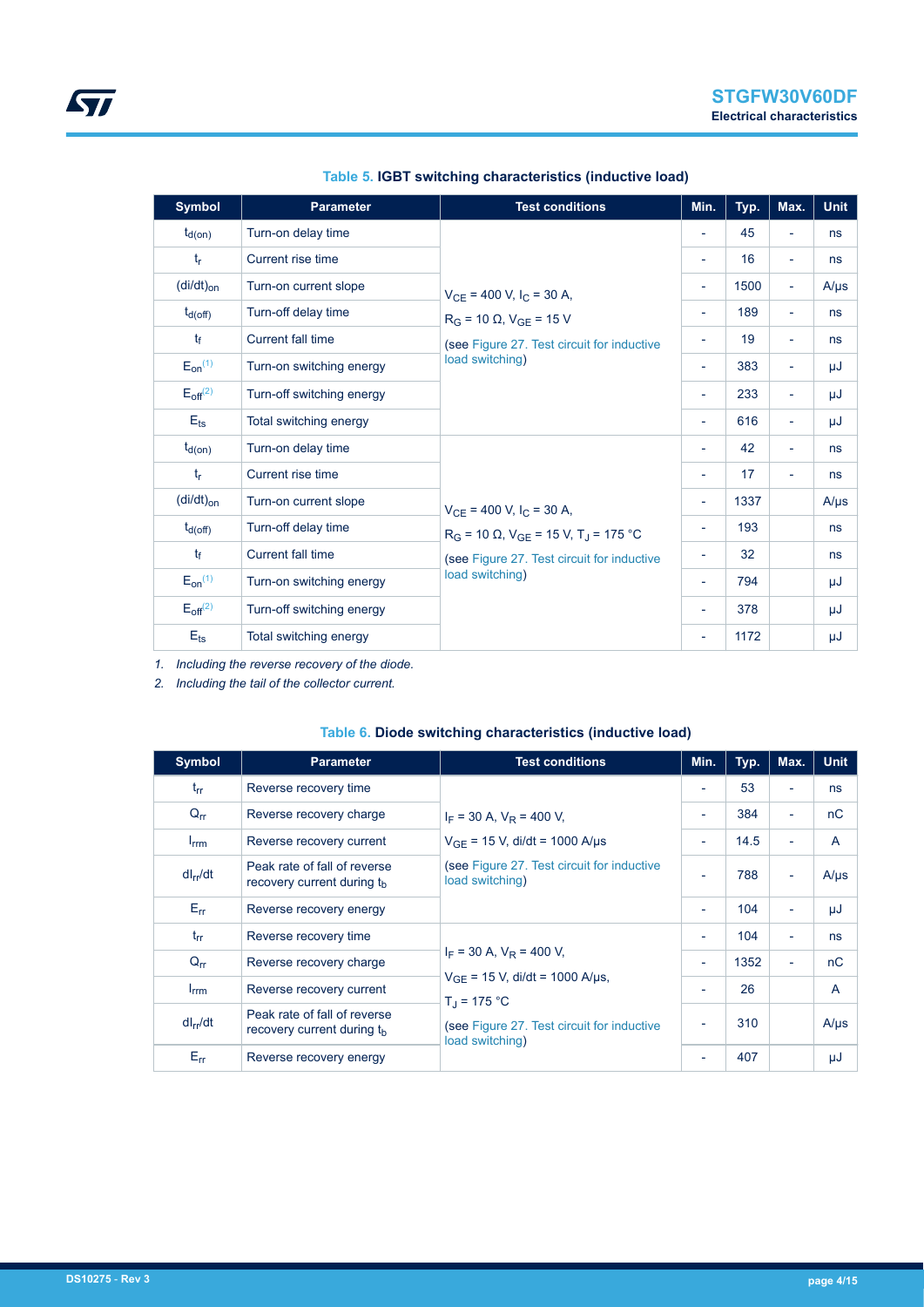## **2.1 Electrical characteristics (curves)**













<span id="page-4-0"></span>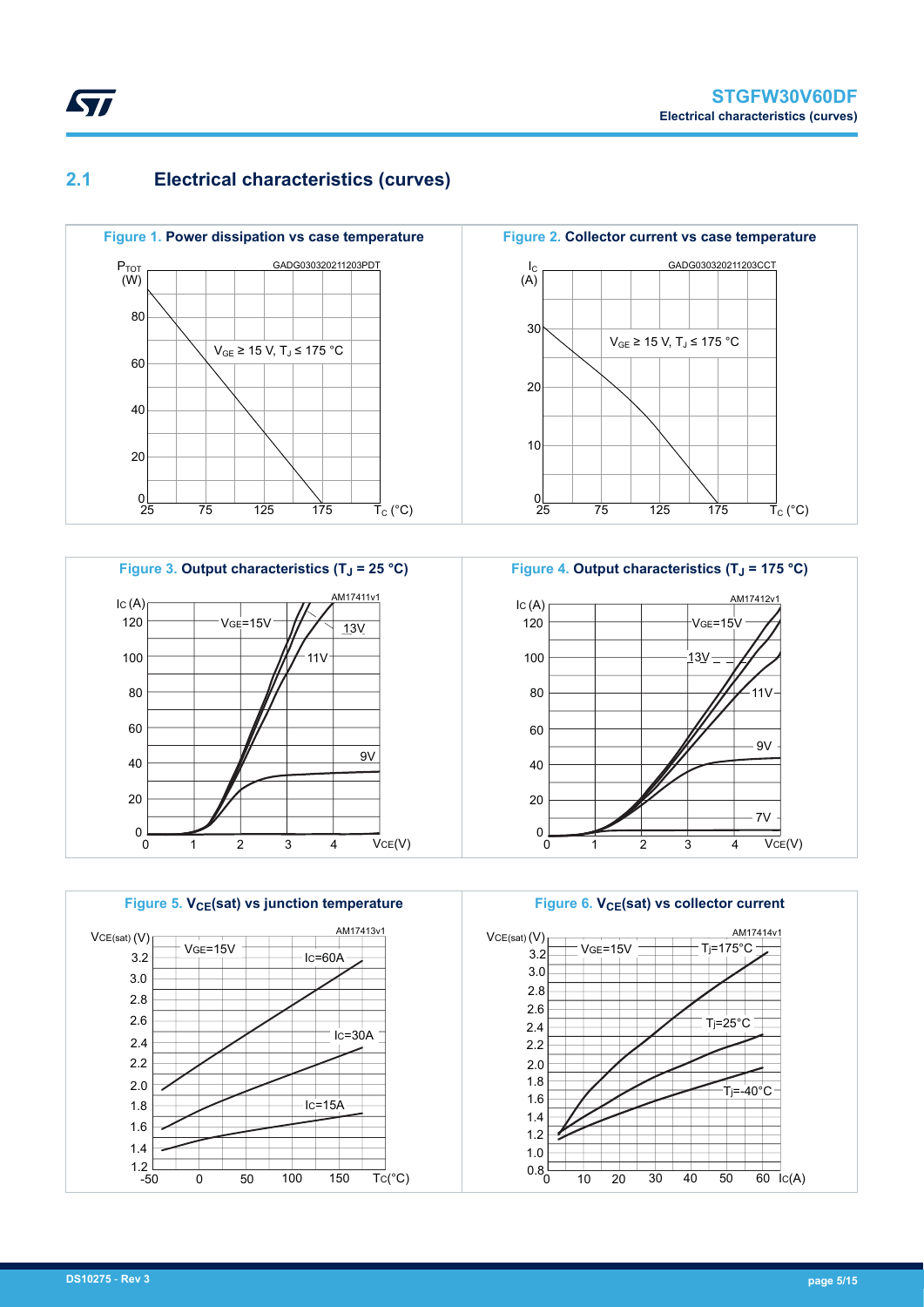<span id="page-5-0"></span>







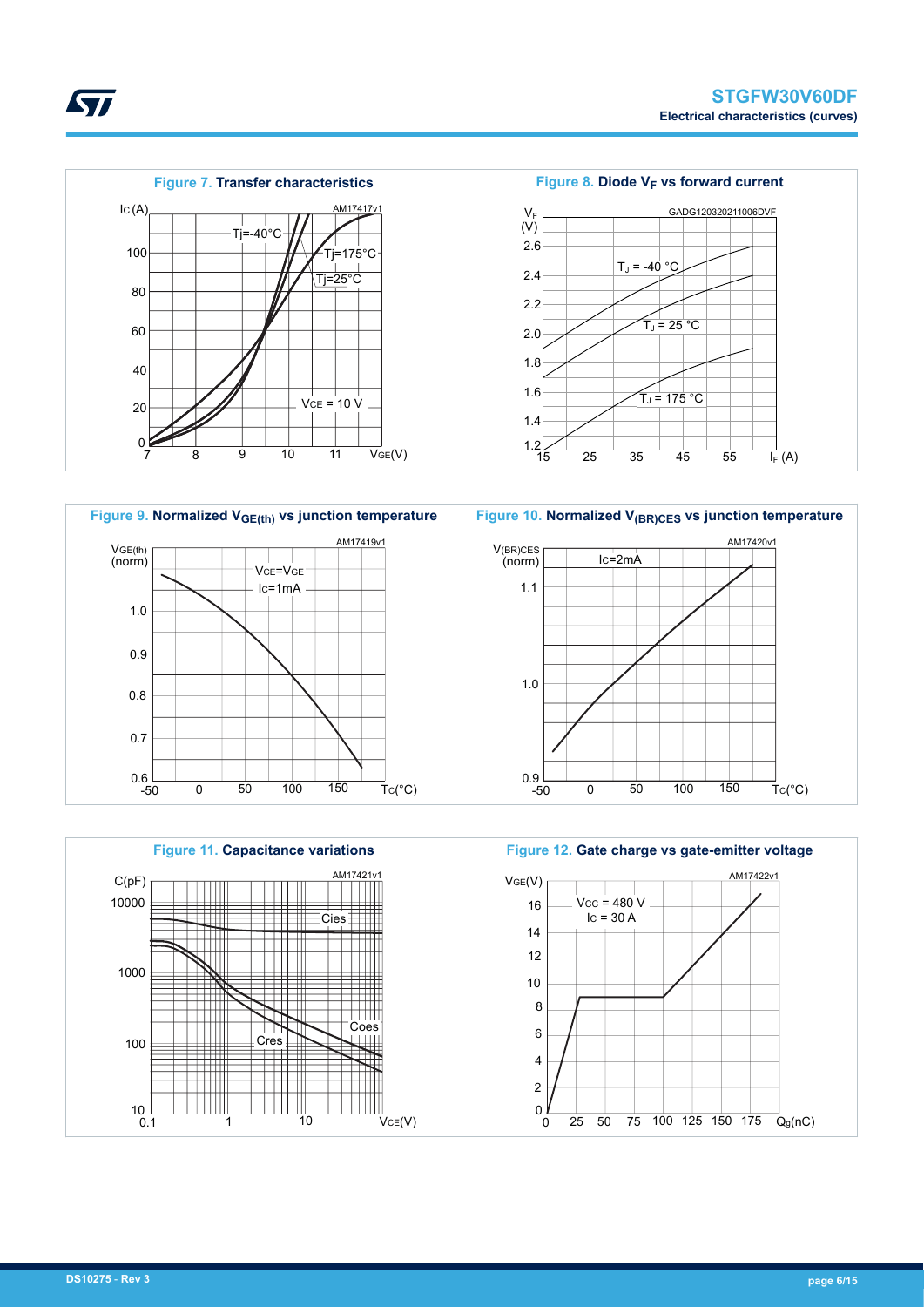







 $\overline{40}$ 

---------------

tf

**S77**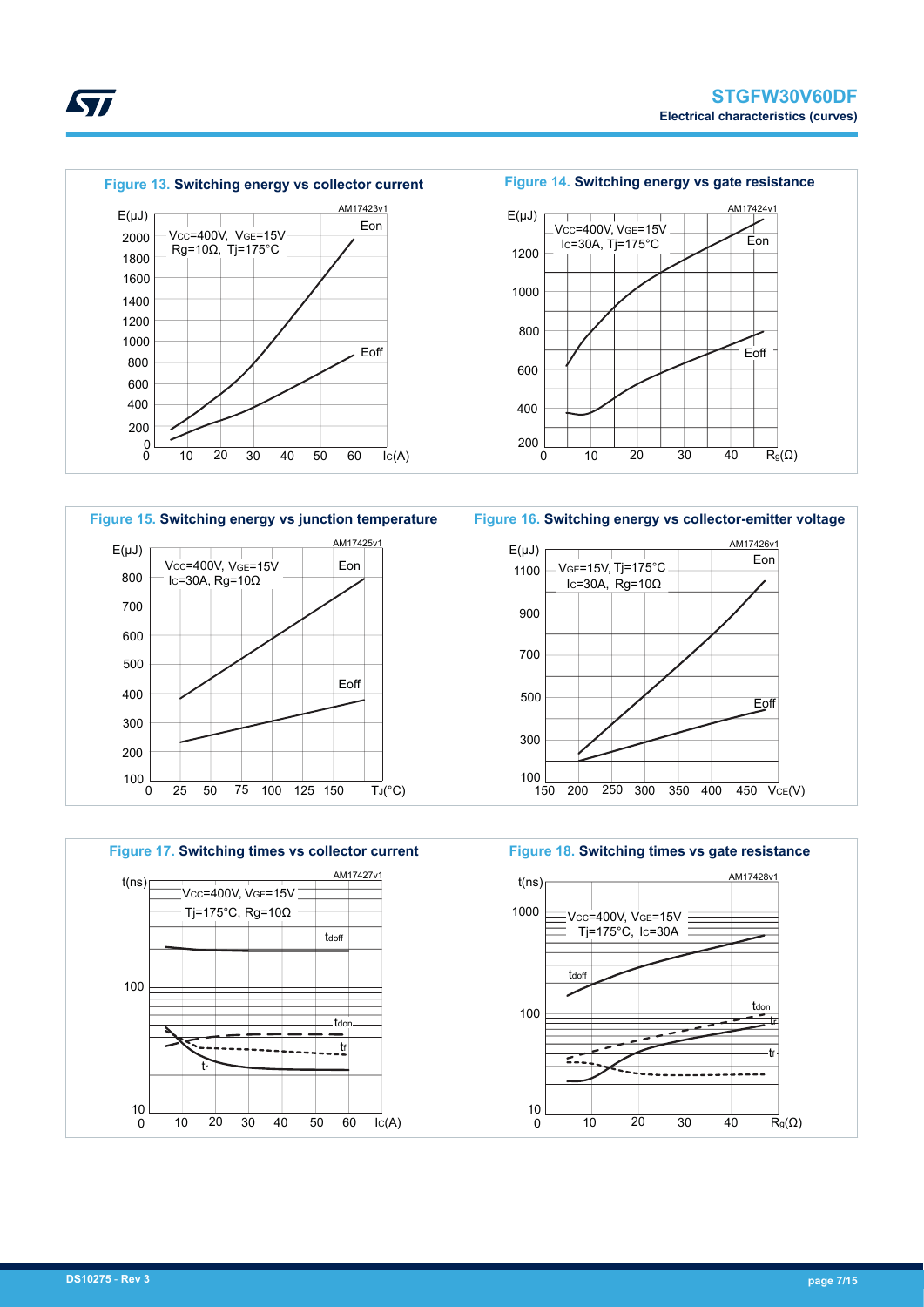





**Figure 24. Collector current vs switching frequency**



<span id="page-7-0"></span>ST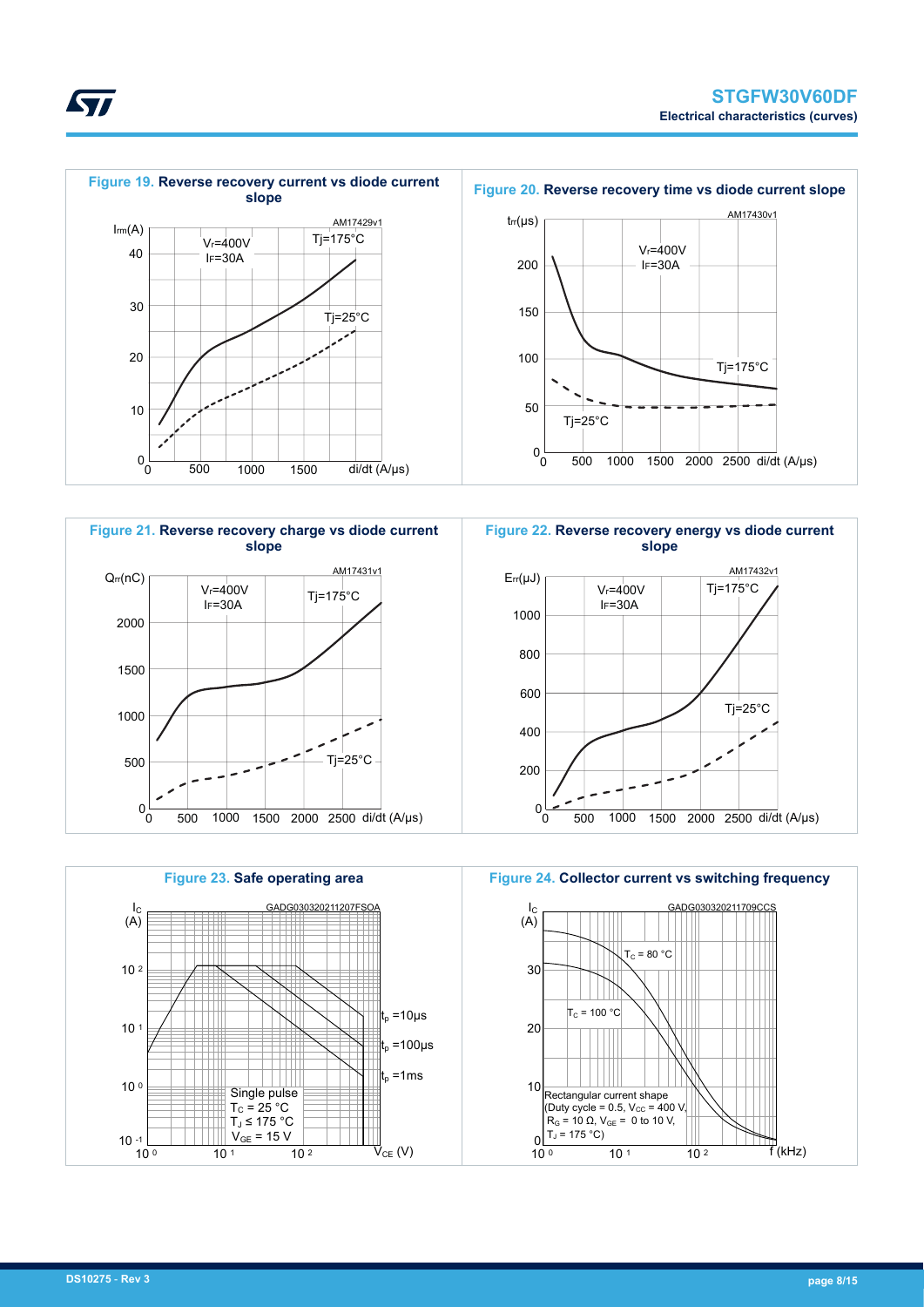





ST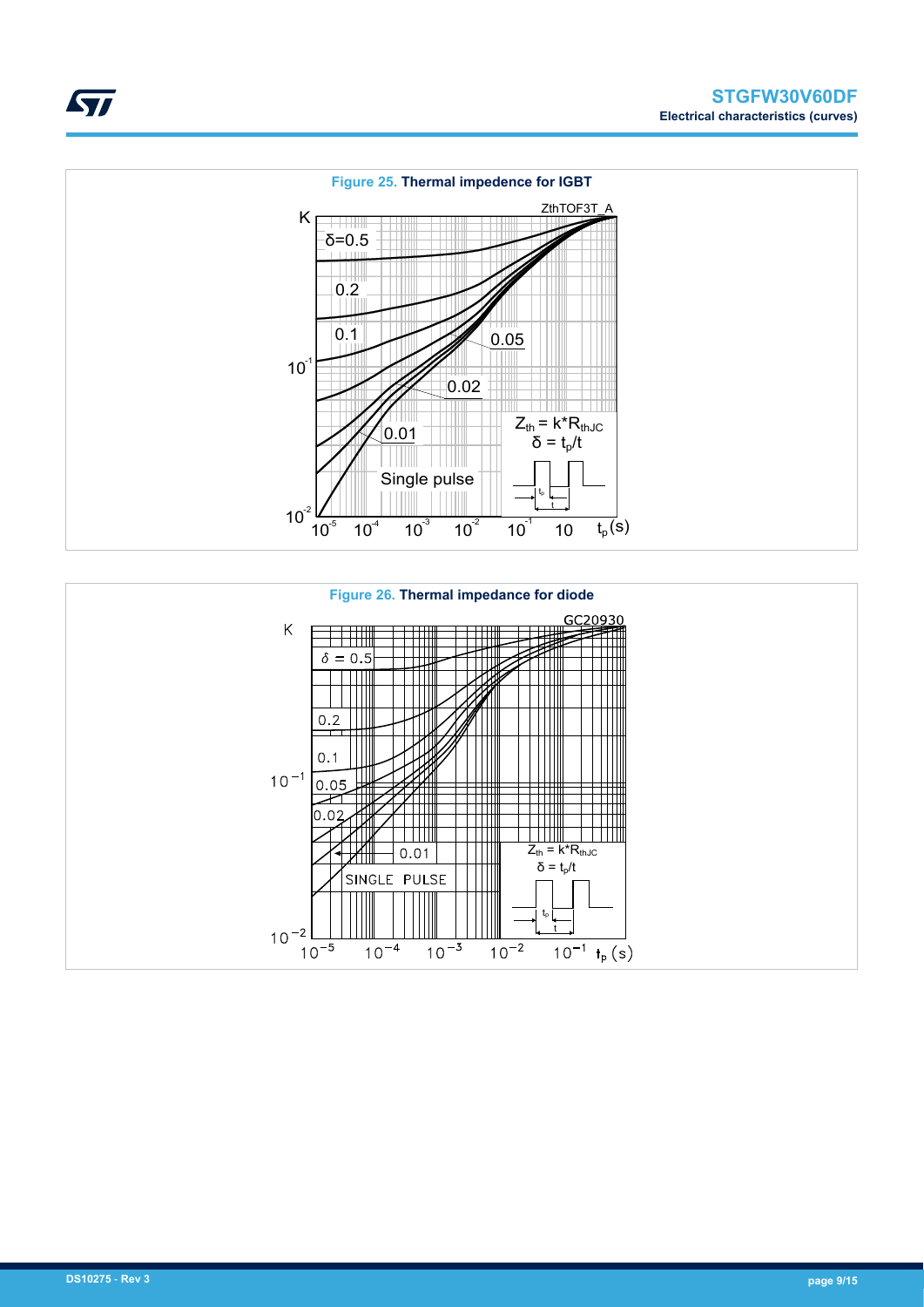<span id="page-9-0"></span>

## **3 Test circuits**





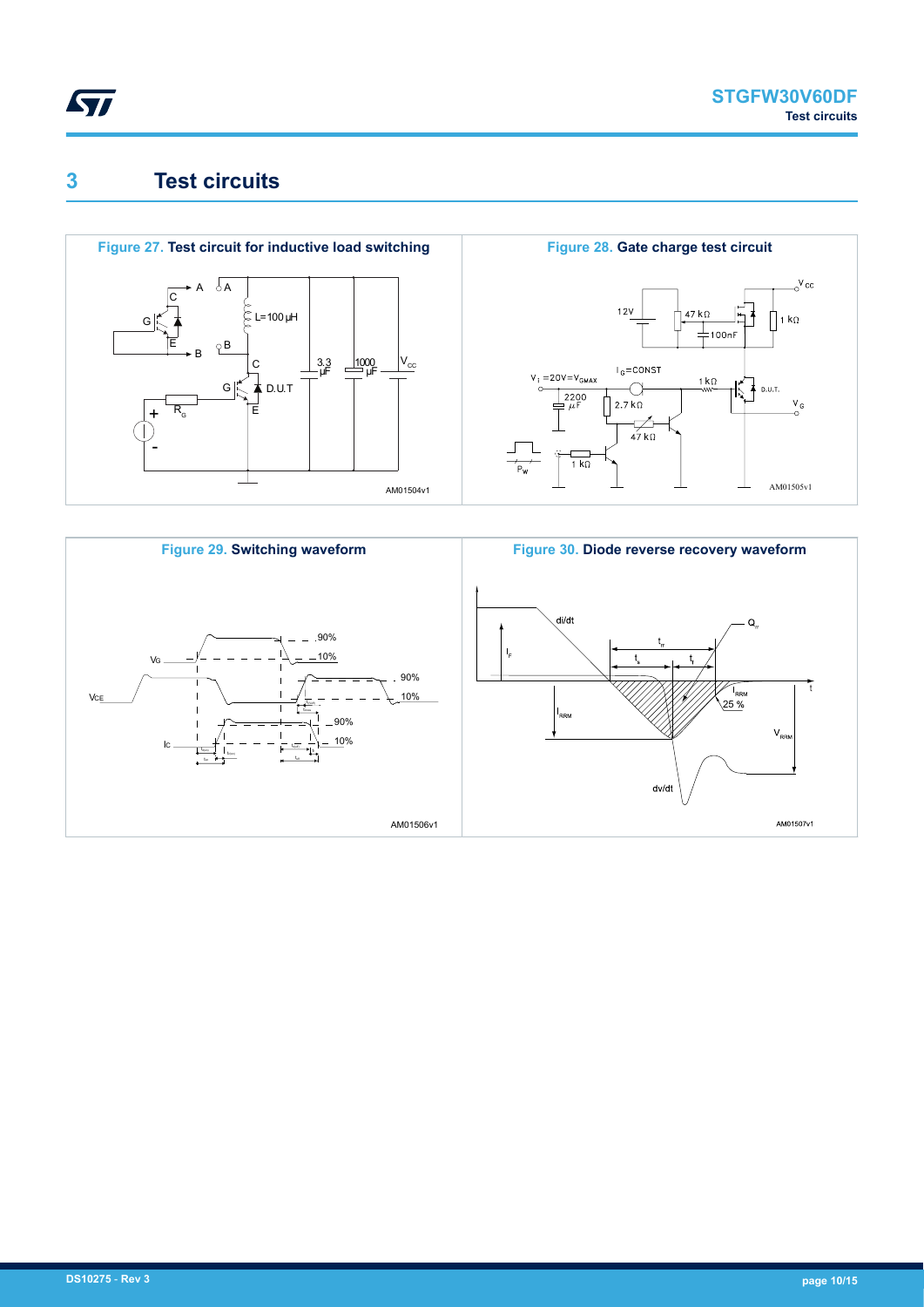<span id="page-10-0"></span>ST

## **4 Package information**

In order to meet environmental requirements, ST offers these devices in different grades of [ECOPACK](https://www.st.com/ecopack) packages, depending on their level of environmental compliance. ECOPACK specifications, grade definitions and product status are available at: [www.st.com.](http://www.st.com) ECOPACK is an ST trademark.

### **4.1 TO-3PF package information**



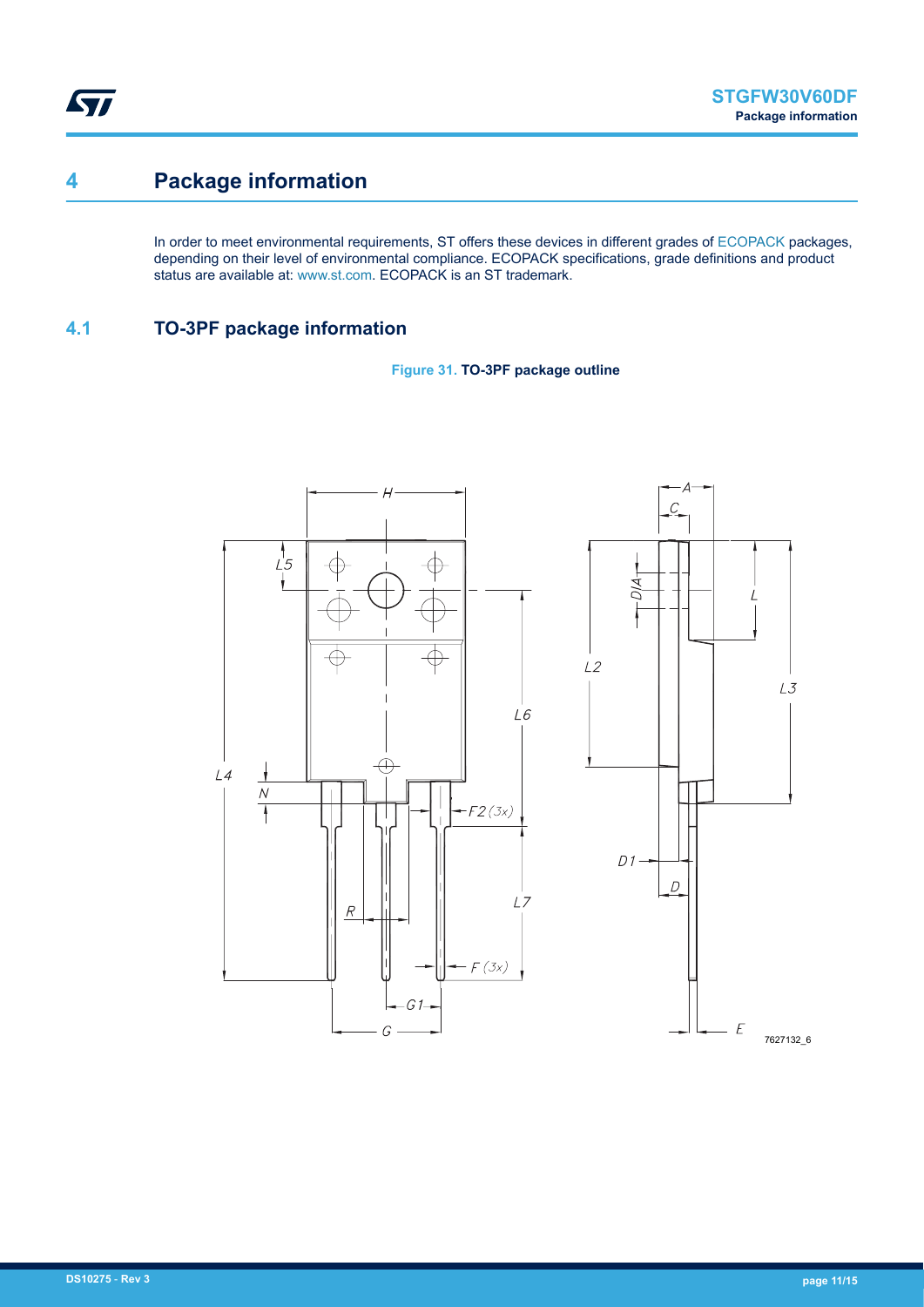| Dim.           |       | $\mathop{\text{mm}}\nolimits$ |       |
|----------------|-------|-------------------------------|-------|
|                | Min.  | Typ.                          | Max.  |
| $\mathsf{A}$   | 5.30  |                               | 5.70  |
| $\mathsf{C}$   | 2.80  |                               | 3.20  |
| $\mathsf D$    | 3.10  |                               | 3.50  |
| D <sub>1</sub> | 1.80  |                               | 2.20  |
| $\mathsf E$    | 0.80  |                               | 1.10  |
| F              | 0.65  |                               | 0.95  |
| F <sub>2</sub> | 1.80  |                               | 2.20  |
| ${\mathsf G}$  | 10.30 |                               | 11.50 |
| G <sub>1</sub> |       | 5.45                          |       |
| $\sf H$        | 15.30 |                               | 15.70 |
| L              | 9.80  | 10.00                         | 10.20 |
| L2             | 22.80 |                               | 23.20 |
| L <sub>3</sub> | 26.30 |                               | 26.70 |
| L4             | 43.20 |                               | 44.40 |
| L5             | 4.30  |                               | 4.70  |
| L6             | 24.30 |                               | 24.70 |
| L7             | 14.60 |                               | 15.00 |
| ${\sf N}$      | 1.80  |                               | 2.20  |
| ${\sf R}$      | 3.80  |                               | 4.20  |
| Dia            | 3.40  |                               | 3.80  |

#### **Table 7. TO-3PF mechanical data**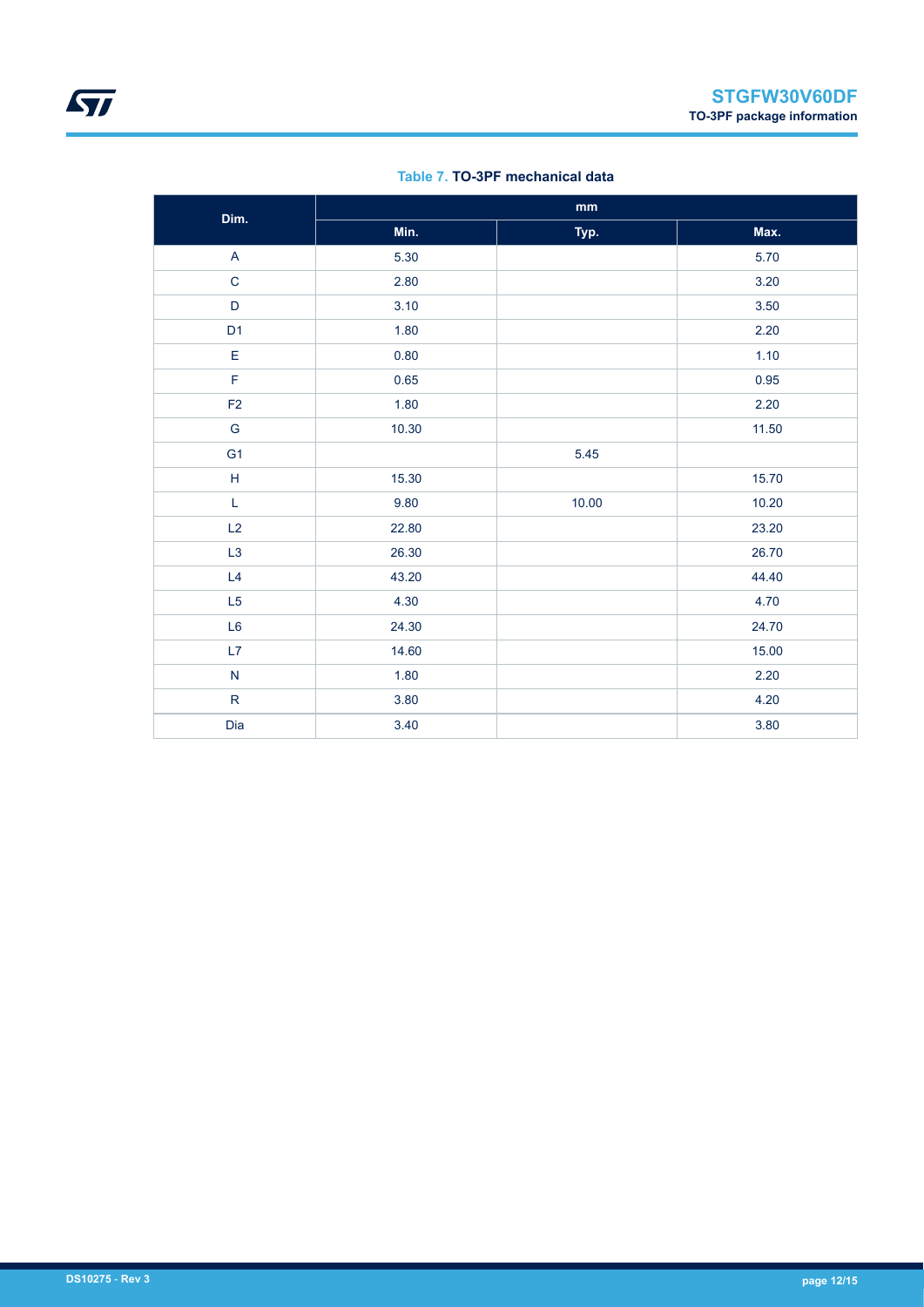# <span id="page-12-0"></span>**Revision history**

| <b>Date</b> | <b>Revision</b> | <b>Changes</b>                                                                                                                                                                                                                                                                                                                                                      |
|-------------|-----------------|---------------------------------------------------------------------------------------------------------------------------------------------------------------------------------------------------------------------------------------------------------------------------------------------------------------------------------------------------------------------|
| 31-Mar-2014 |                 | Initial release.                                                                                                                                                                                                                                                                                                                                                    |
| 14-Apr-2020 | $\overline{2}$  | Updated Section Product status / summary in cover page.<br>Minor text changes.                                                                                                                                                                                                                                                                                      |
| 12-Mar-2021 | 3               | Updated Section 1 Electrical ratings.<br>Updated Table 3. Static characteristics.<br>Updated Figure 1. Power dissipation vs case temperature, Figure 2. Collector current<br>vs case temperature, Figure 8. Diode $V_F$ vs forward current, Figure 23. Safe operating<br>area and added Figure 24. Collector current vs switching frequency.<br>Minor text changes. |

#### **Table 8. Document revision history**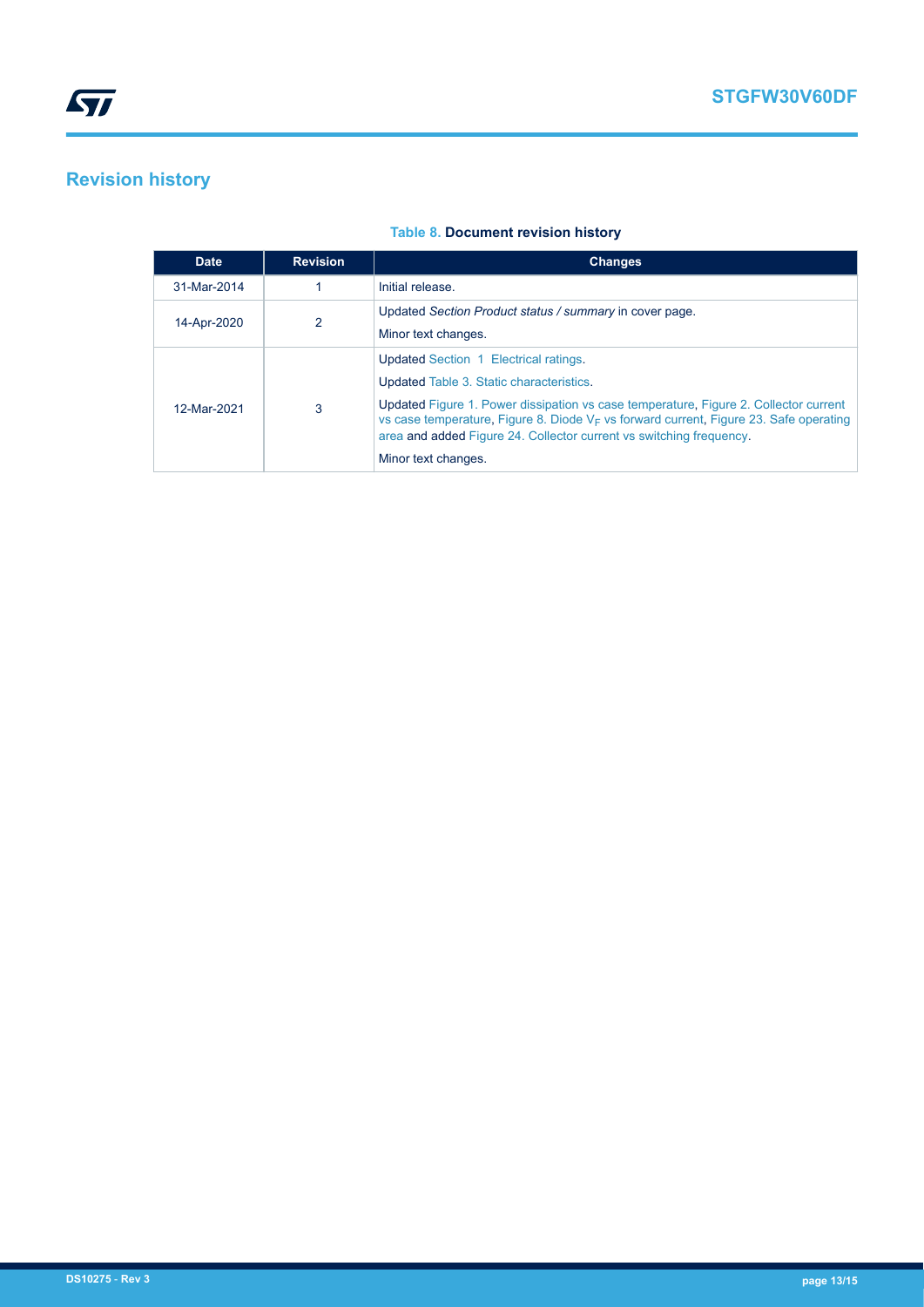

## **Contents**

| $2^{\circ}$ |  |  |  |  |  |  |
|-------------|--|--|--|--|--|--|
|             |  |  |  |  |  |  |
|             |  |  |  |  |  |  |
|             |  |  |  |  |  |  |
|             |  |  |  |  |  |  |
|             |  |  |  |  |  |  |